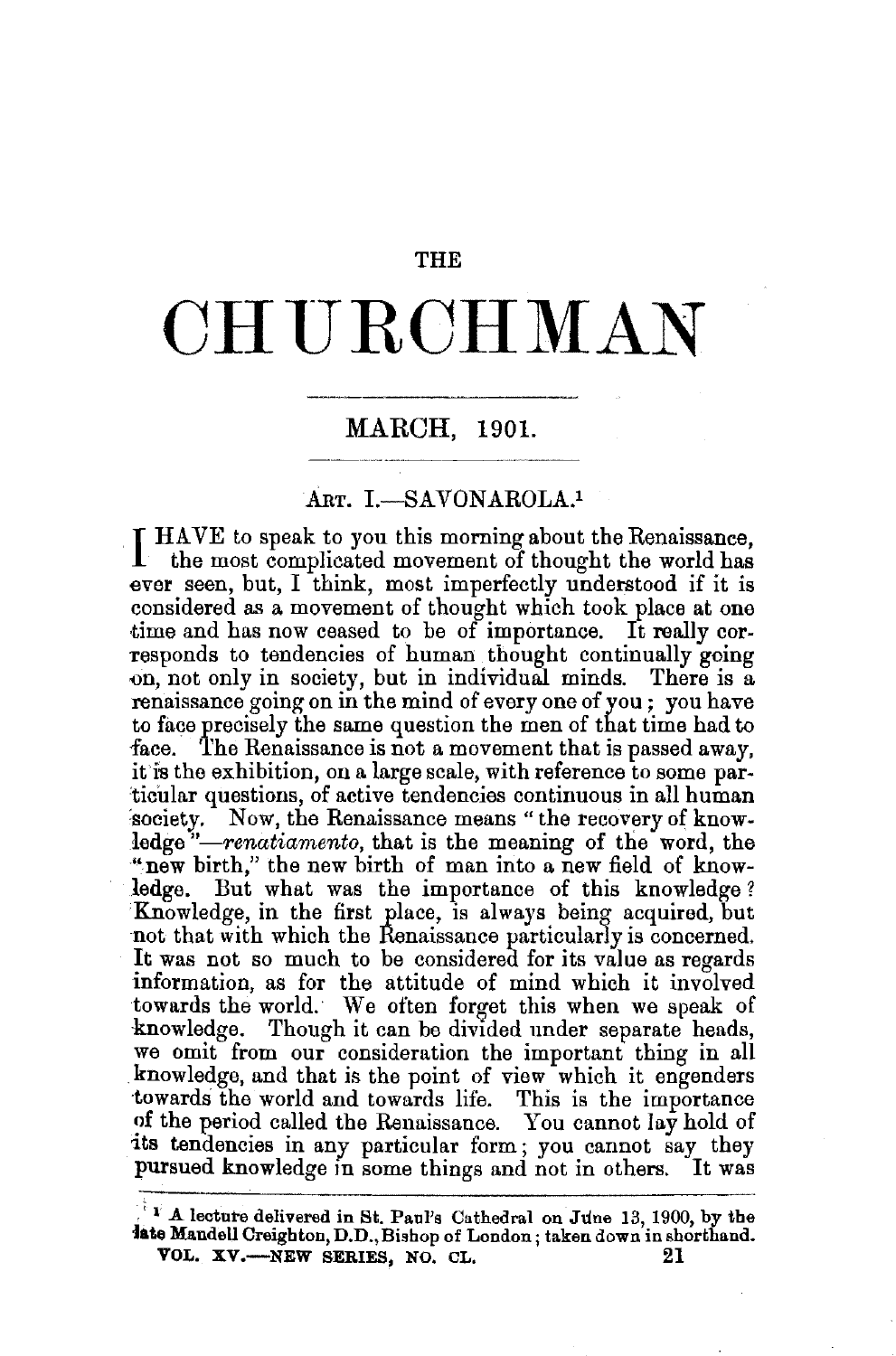a tendency; it was a point of view ; it was an attitude towards life ; it was the self-consciousness of man then striving- to see how it could best express itself—and that is always going on, and that gives the great value to every intellectual movement. You ought to stop and consider the question, How do we differ? (and each generation does differ). How do successive epochs differ in the point of view they adopt towards life ? The Renaissance was the recovery of this point of view---the point of view possessed by ancient civilization and accepted in ancient literature. It had disappeared, it had gone, it had to be recovered. Why had it to be recovered? Because it was valuable, because men needed it. Why was it lost *?* It was lost because of the faults, the weaknesses to which it had led. Put shortly, the ancient world fell because its progress had been one-sided, because it had progressed in knowledge first of all, and then in culture, and then in refinement, and then in external things, and as it progressed in all these, it lost hold upon the great central formative ideas. Rome and Greece lost their hold upon religion-they lost their hold upon those great ideas which make the character, and the result was that the civilization of Greece and Rome passed away, because it no longer created character strong enough to do the work necessary to keep the world together. Then in that general decay of character Christianity suddenly arose, and Christianity, therefore, had to deal with the remaking of a world that fell in pieces. The decline and fall of the Roman Empire was a period of the greatest falling in pieces that the world has ever seen. It was the long-protracted agony, the decay of a great city, because it could not create the character necessary to move it. It fell, and it fell externally, of course, before the barbarian invasion; internally (because nothing falls unless from the inside and the outside at the same time), because it could no longer create character. New peoples had to be created, a mixture of the barbarians and the civilized Romans; the savageness, and yet force, of the barbarians, the elevation, and yet weakness, of the Roman Empire, were joined together, and these had to be brought into one by the instrumentality of the Christian Church. Therefore, during the period we call the Middle Ages, there was the great process going on which· we do not sufficiently recognise and look at. It was the process of the creation of character, and before that great process other processes of the human mind fell into the background. But it is always so ; no one generation can be doing two things at the same time. Particular problems, not of men's setting, have to be faced. and wisdom consists in recognising the problem we have to solve, the work that we have to do. What is the special task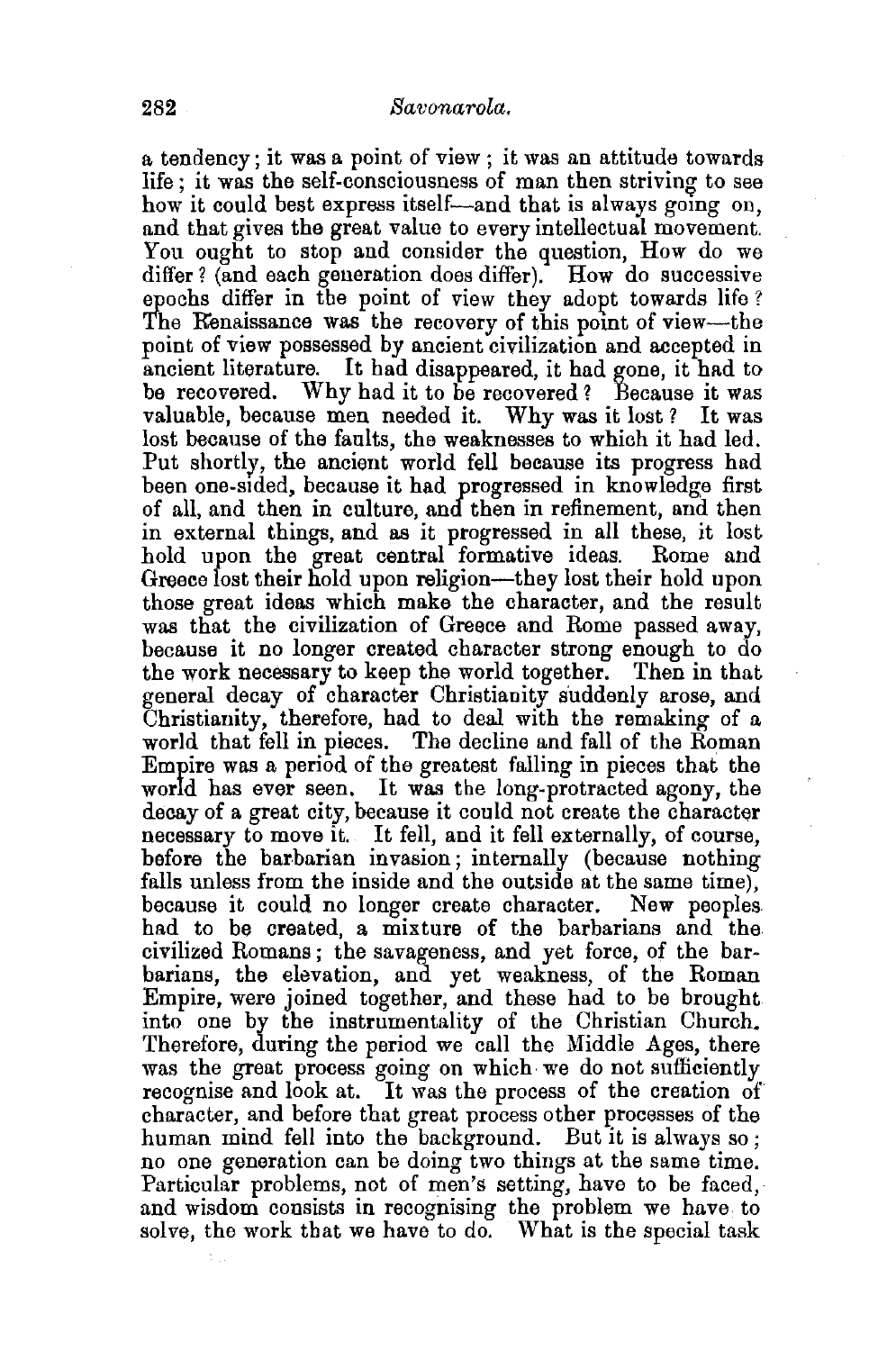fallen upon our generation now? The special task that fell upon the Middle Ages was the remaking of character by means of the Christian faith, and that process was carried out. It was carried out thoroughly and well. In the Middle Ages men were made; you may call them raw, or savage, or what you like, but they were men.

Now, in this process of creation, art, and knowledge, and science in all its branches had fallen into the background. It is impossible to both make your men and at the same time equip them for all their duties. The end of the period of the Middle Ages was when human character again had been formed into strength; and men, becoming conscious, therefore, of what they had to do in the world, looked round to see how they could equip themselves for their task. Then you get the beginning of the Renaissance—i.e., the mind of man going back to the desire for knowledge and seeking some cultivation of its powers. Religion made the powers-religion informed them to a certain point. Not that knowledge was wholly forgotten. Do not suppose that knowledge of classical antiquity ever disappeared; it lived in the monasteries. It was not operative; the operative thing was the creation of character, to wean men from the materialism into which creation had sunk by emancipating them from the exclusive pressure of this world by turning their attention to the thoughts of the world to come.

Now all these things are frequently said to be the causes that killed knowledge. Knowledge was not killed by the influence of the Church at all; it was killed by the decay of character and the downfall of some of the external appliances of civilization. The conscious pursuit of knowledge is always one of the most tender plants, it is the thing immediately affected by any political difficulty. The first thing that anybody economizes in is the education of his children, and 1t ts so always-knowledge, you must remember, is, and always will be, a luxury; it is only something that can be gained when conditions are quiet and life is established, and men are apeed; knowledge always goes into the background when the times become troublous. They were troublous in the days of the downfall of the Roman Empire. Not under the influence of the Church did knowledge go; the Church ordained laws to answer for its own puroose and work, which was the re-creation of character. When character had been formed, then came the question of how to adorn it, for you cannot adorn and equip that which does not exist. The Church created character and then looked for its adornment. Now, the process of the discovery of the right way to equip human character is that to which the name of the Renaissance has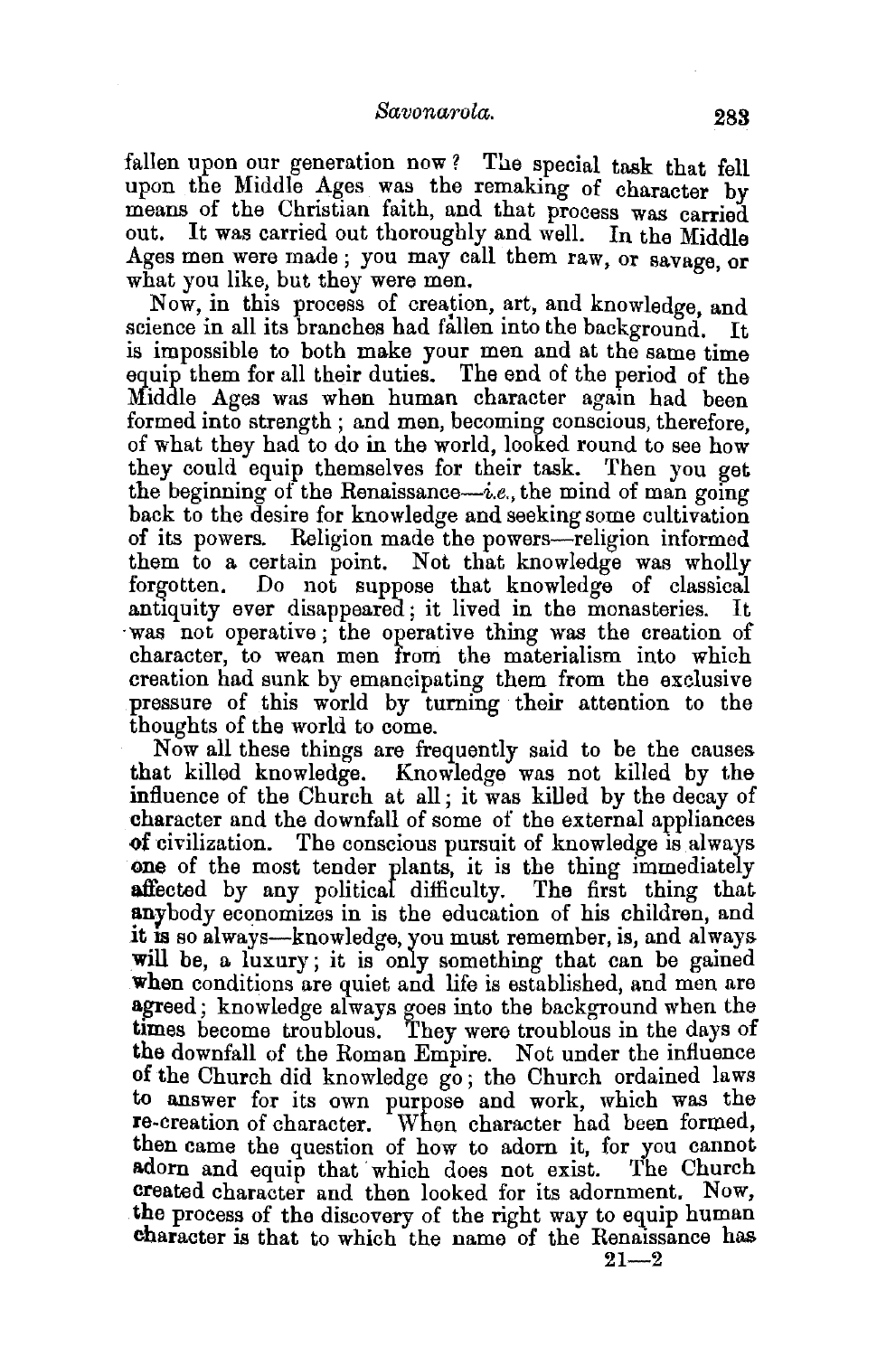been given, and it took the shape of the recovery of something lost. True ideas can never disappear. They may cease to be operative for a time, but they must be recovered, not in the form in which they existed before, but in a form adapted to the new needs of the time. Now, the question therefore was, How was the knowledge of antiquity gained by men of the past to be brought back again? In what shape was it to be applied to the new conditions of life which had been developed? That was what the Renaissance had to do, and in this process of this recovery of classical knowledge there were two tendencies to be kept distinct and apart ; one was the natural tendency, the tendency to reaction, to bring back the past just as it existed, that was towards Paganism. "Forget," said the supporters of that view. "Let us put away this Christianity which is a check upon us, which restrains the natural tendencies of man and hides him from himself; let us put that away and go back to the frank, full, free enjoyment of life which men had before this doctrine was placed upon their shoulders." There was a reaction towards Paganism. And then similarly there was the second line of the Renaissance towards the observation of all that was good in the past and its application to the needs of the present. These were the two tendencies: to apply knowledge to the new state of things, and to bring back the old state of things. I need not speak at length of the Pagan reaction. It was very large, larger than is supposed. There are people who talk of an age of Faith, a period in which all Europe was united in a frank acceptance of Christian doctrine. There never was any such time; anyone who has read the literature of what was called the age of faith, and gone a little below the surface, I think will come to the same conclusion. There was a vast body of opinion which was frankly and absolutely materialistic; not only irreligious, but irreverent, and if you wish. to follow it out, you will find it in the songs of a band of Pagan scholars who wandered about in the Middle Ages. Their literature has been quoted by several; it is blasphemous, and that is apparent at the slightest glance.

On the other side there was the desire to bring back the knowledge of the past and adapt it to the needs of the present. Now, that may be approached from a great many sides indeed. Of course, to follow out the growth of European science would be a difficult task, but the Renaissance was not so much concerned with that as with the emotions and mental attitudes of man. Consider the first great exhibitor of the recovery by Christianity of culture, and the enlarging of its attitude towards the world-he was St. Francis of Assisi. He is not usually spoken of in connection with the Renaissance at all,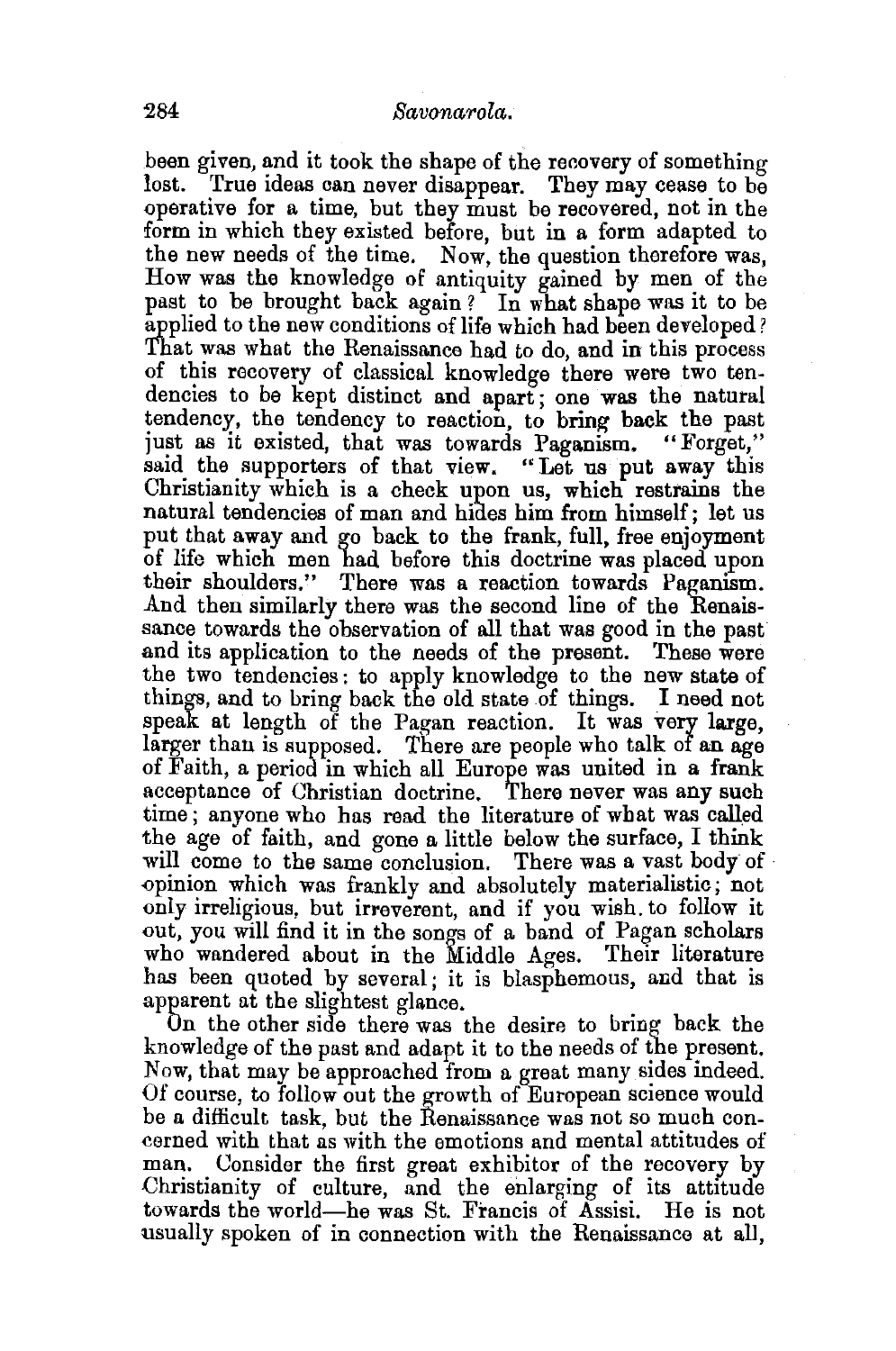but the Italian Renaissance entirely sprang from St. Francis. He was a man who held an entirely new attitude towards the world; he expressed a great love of animals, he appreciated glory and beauty in all its forms. This had hitherto been much overlooked. He attempted to realize actually what had occurred in the past; and consequently the preaching of St. Francis was picturesque. Above all, it was popular: it realized the Gospel scenes in simple and straightforward language ; and the consequence was, it brought into the world a desire for the realization of things that had gone before, of art and literature. It was this simple process of realization, and not accident, that was the real outcome of the Franciscan movement. On the one side Dante and Giotto were the great exponents of the movement of the Christian Renaissance. To Dante, all the past was equally serviceable ; to Dante, things sacred and profane stood upon the same footing. You remember in the "Purgatorio," when Dante wishes to show how those who had been guilty of evil were being purged in another world, he represents them as wander ing in a sphere where voices breathed in their ears maxims to call them back to industry ; and the patterns for examples with which the air was full were, first of all, the example of the Blessed Virgin Mary, who, when she went to visit her cousin Elizabeth, "rose in haste and went to the hill country"; and Cæsar, who in his haste to put down the rebellion of Pompey, stopped at Marseilles and captured the town on the waythings sacred and profane on a parallel. He gives the analysis of man's inner life; his writings are all full of learning and observation. What is literature since Dante but a carrying on of these ideas? In Dante you have all that literature and art require. And in the same way Petrarch carried a little further a more modern element. The new element was more manifest in this point, that the ideal of the head and the passion of the heart were different. Surely that is the cry of all modern literature. All that we think of as being most pathetic is to point out the war which goes on between the dideal of the head and the feelings of the heart. It is overdone howadays; but this continual outcry is expressed nowhere more completely than in Petrarch, when he says:

> "No peace I find, yet have no power to fight. I fear, I hope, I burn; yet it is all too cold. I lie on earth, and yet in heaven I fly-I nothing clasp, yet all things do I hold."

Well, then, here you have the expression of the Renaissance, this recovery of man to human knowledge, and this ,desire of man to enter into the mysteries of his own being, and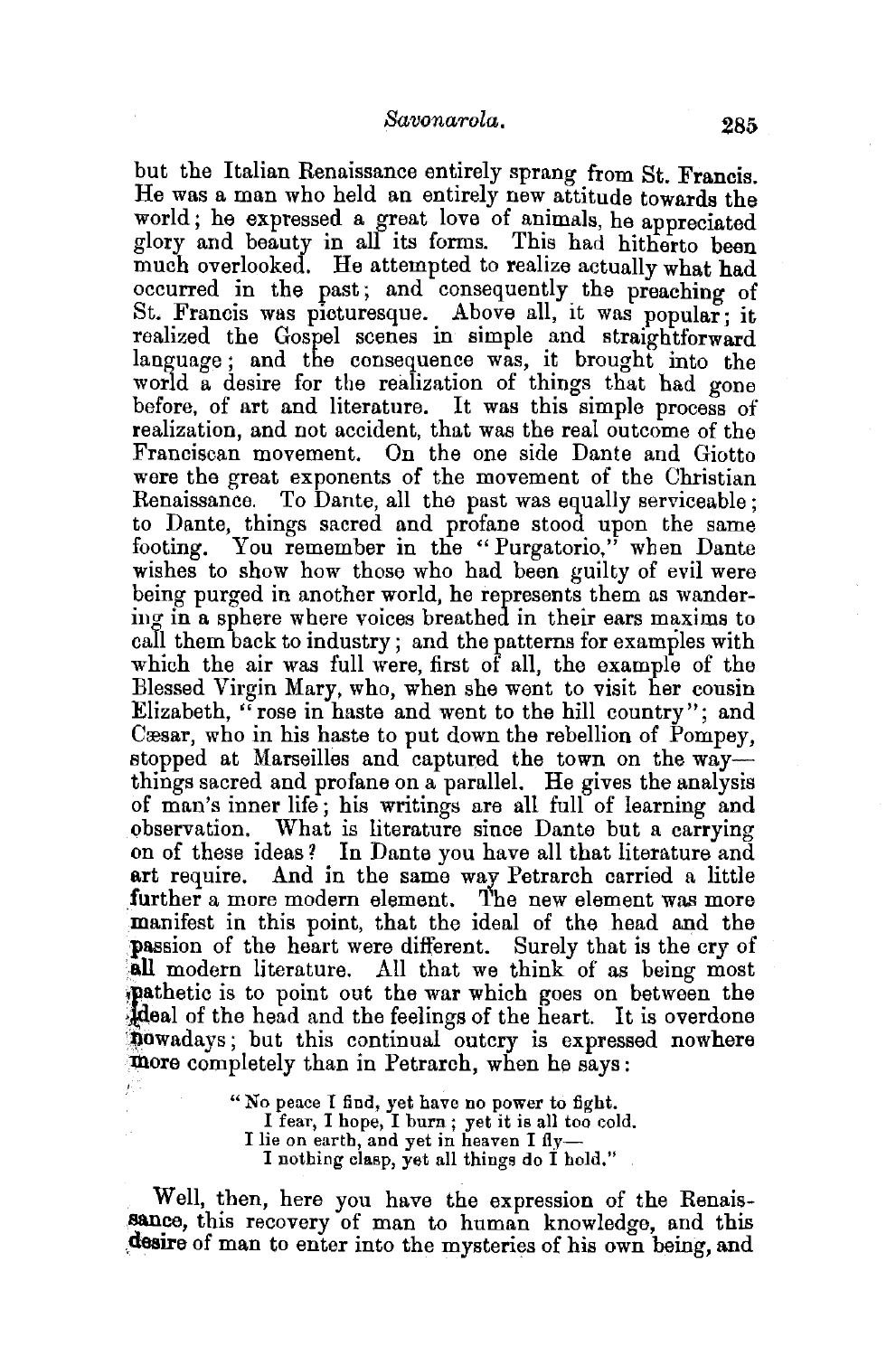to grasp the duties of the world that surrounds him. That is the first attitude of mind described by the Renaissance.

But with that came the sharp voices of purpose amongst the scholars. It was the scholars who were understood to be influencing this movement, to be remaking the world, to be bringing back man's knowledge of himself, to be analyzing his character, and discovering the truth about man's own nature. And amongst the scholars was now carried that division which<br>hitherto, had, prevailed, amongst the people generally. There hitherto had prevailed amongst the people generally. were the pure followers of the antique, who wished to return to the natural Paganism, and whose aims were, first of all, to free the senses from the restraint of Christian spiritualism, and then to rebuild Nature, and assert the power of beauty to direct man. But this is one side, and only one side, of the The other side was a desire to strengthen the national traditions of faith, while at the same time enlarging them and leading them to a broader sphere. Now, those two tendencies ran through everything, not only into literature but politics; and the first of these tendencies, the tendency towards the pagan revival, ended in the acceptance of tyranny as the best form of government, bscause it supplied the best patronage for men of letters. The Christian Renaissance, as I may call it, strove to maintain republican institutions in Italy founded on national endowments. The division was complete between the two, and yet they went on side by side. In every Italian state you had these two tendencies of thought and feeling.

It was in Savonarola's person and round his person that these two tendencies came into distinct conflict. Savonarola first of all represents the character set forth by the movement of the Renaissance, and, as such, he stands forth as the rebuker and reprover of the purely Pagan Renaissance. In the first place, he stood forth in Florence to maintain Christian morality as against immorality. He stood forth, in the next place, as a maintainer of the public institutions against the members of the Medicrean tyranny. On all those points you have him standing forth as the maintainer and the supporter of the Christian Renaissance as against the Pagan Renaissance; and the danger to Savonarola was that he precipitated this crisis, and that in him the conflict had to be fought. He had to pay the penalty for raising these questions, and he failed. The most important thing is to see why he failed, and what wrecked him.

He failed because he carried his Christianity into the sphere of politics. Savonarola was right when he maintained Christianity against Paganism. Savonarola was right even in the apparent excess of his patriotism, for he knew that it was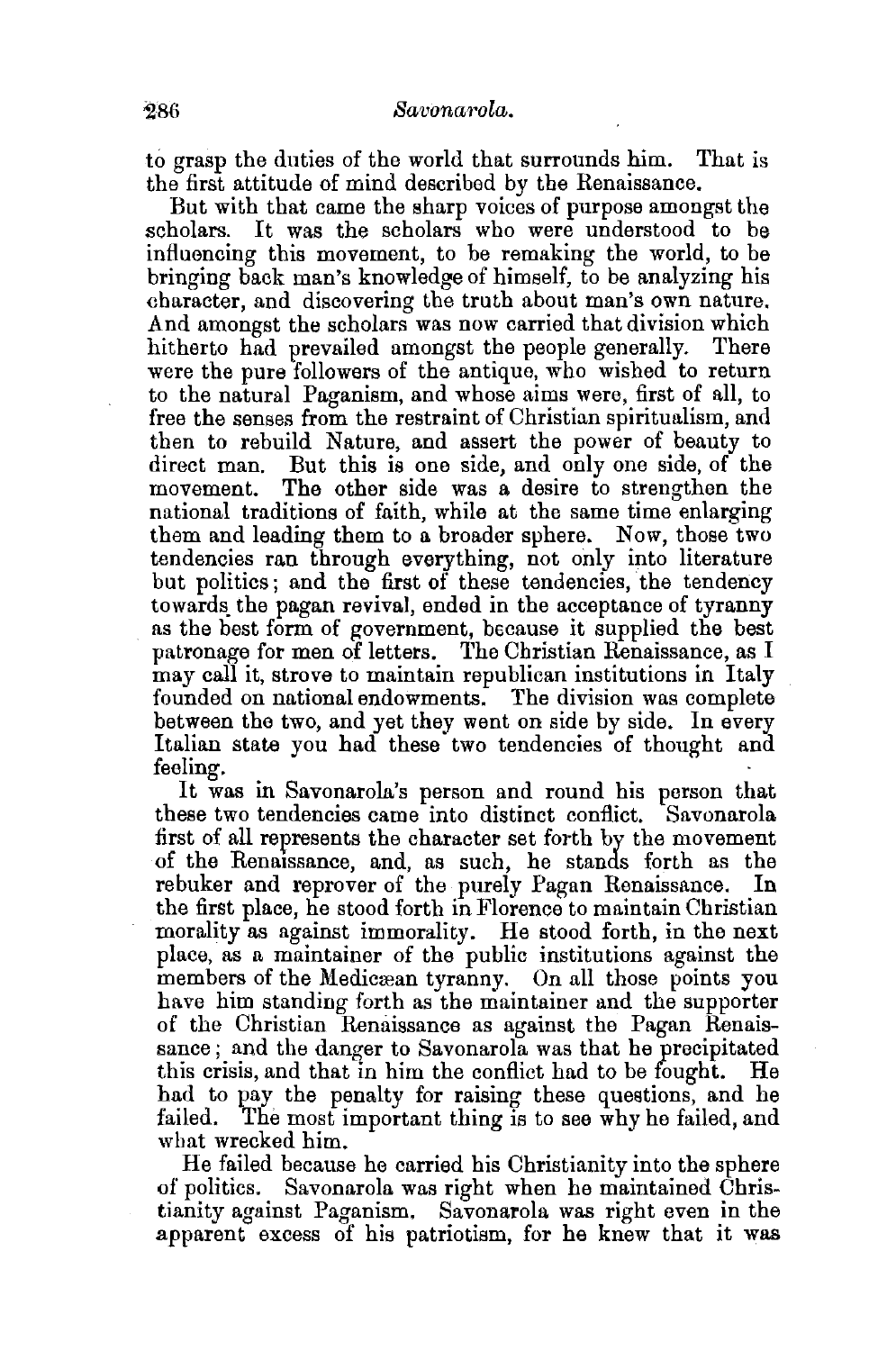necessary. Savonarola was right when he maintained republican traditions against the Medicrean tyranny. But he failed because he was not content with simply maintaining political principles, but proceeded to apply them in his own person. The great lesson to be learned from Savonarola's downfall is the impossibility of one who speaks in God's name and for God's sake to identify himself with any particular measures of current politics. It is always a great temptation so to do. The world is always clamouring that men shall do so. It is continually the cry of the world to the Church, "Why do not you of the Church take decided parties? Why not content yourselves with the statement that one is fighting for the truth, and the other is to be condemned as fighting against it?" It is quite natural; political parties are always struggling to overcome one another ; the party wants the assistance of all the forces it can possibly lay hold of. There is a continual pressure upon the teachers of Christian principle and the righteousness of Christian morality to declare the right is all on one side and the wrong all on the other side. But woe betide the Christian teacher who listens to such requests! Then he abandons all that gives strength to his position ; then he is himself laid hold of by another power ; he enters into practical politics ; he becomes their tool. So it was with Savonarola. He was perfectly justified in his political conceptions in themselves, but it is so difficult to be equally justified in their appliance to actual facts. Your principles may be indisputable, but when they are applied to particular cases they must always be a matter open to doubt. So it was with Savonarola.

To reassert the republican institutions, to inspire them with the Christian spirit, to put before them the pursuit of righteousness as their object, was all right; only he identified his own teaching with them, and, still more, he identified his own teaching with great political issues lying beyond the Florentine Republic. That is the mistake for which he paid the penalty. The maintenance of the republican government of Florence could not be brought about solely by the forces Florence itself contained. The French expedition into Italy at that time gave the republican party the help they needed. How natural it was for Savonarola to see in Charles VIII. and his invading army the scourge of God on the sins of Florence! How natural for him to welcome Charles as a divine agent appointed to deliver them ! How easy for· him to identify the Florentine Government and constitution with alien armies to welcome the support of a stranger! Oh, what a downfall was that from the primary principles of Italy's patriotism ! How it exposed Savonarola to the charge of opening his country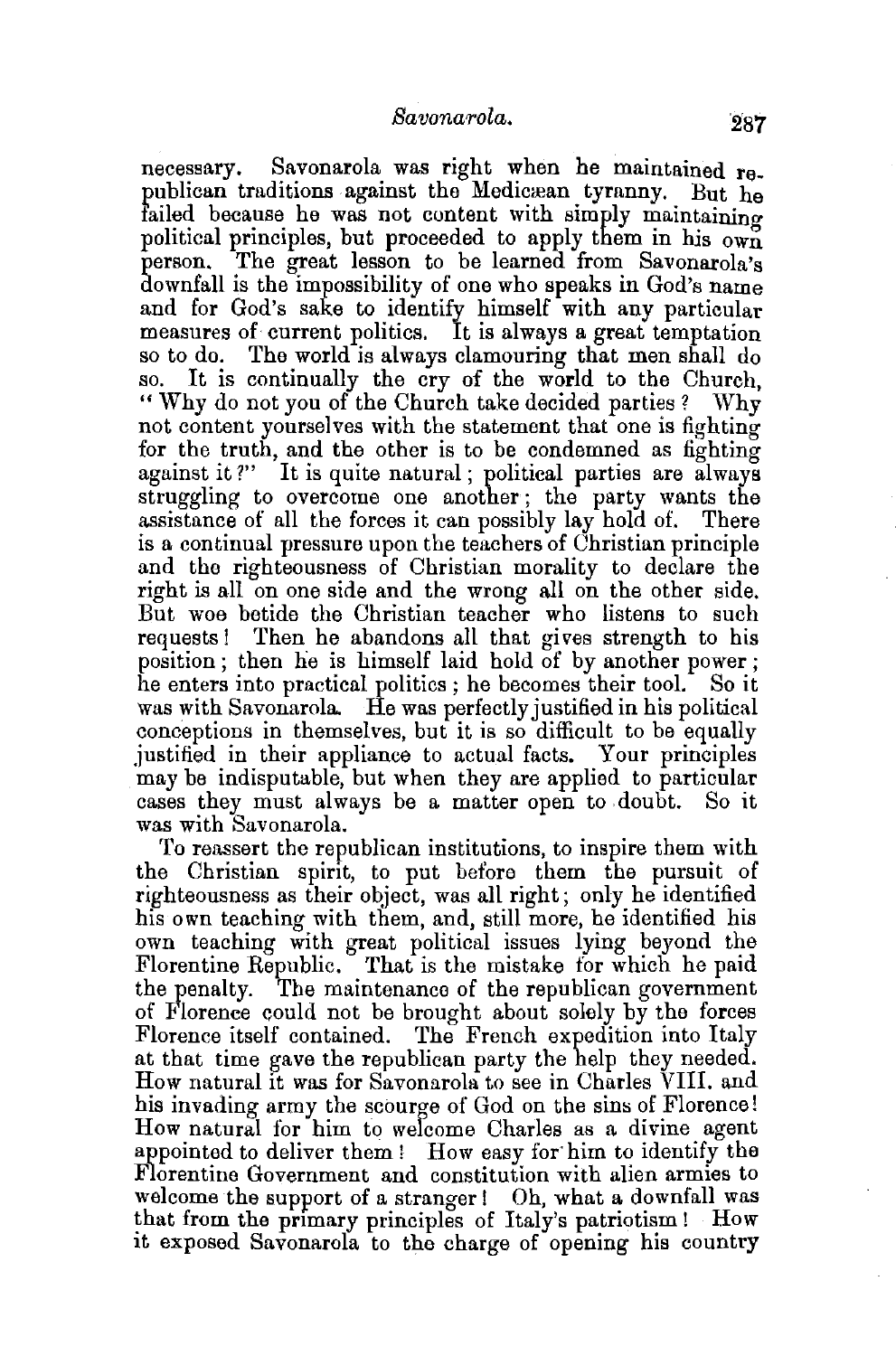to a stranger that he might cause his own party to win in the place where he himself was living! How hard it is to mix in great political questions and' keep abstract principles entirely pure; how easy to identify yourself and your own interests with great eternal principles, and work for the one when you think you are working for the other !

That was the misfortune of Savonarola in the first place. And in the next place he posed as a prophet. Not consciously perhaps, but he was converted into a prophet, he was regarded as a prophet, he was considered as being above the ordinary man, and he could not help taking to himself that prophetic position which he had proclaimed in his ears. It is a temptation to one who speaks for God to clothe himself with the prophetic mantle, to suppose that, because of the integrity of his purpose, he has a greater insight into the Divine law, into the Divine will, as it governs the universe God has made. He may have an insight, hut only into the operation of those small causes which regulate actual affairs. It is only experience and tried wisdom and statesmanship that enable one to speak with authority. Savonarola was dragged into politics not of his own seeking. Savonarola fell, not, I think, a victim, as is ordinarily said, to a corrupt Papacy (not but that the Pope was corrupt enough : doubtless Savonarola fell with the connivance and by the consent of the Pope); but the fact was that he fell before the forces of the Medicaean principality and

the new learning he had attacked.<br>It was not the Church that slew him; even Alexander regretted condemning him. 'l'here have been attempts made from time to time to obtain his canonization. It was not to be said that the Church rejoiced over his downfall ; but there was that great difficulty in separating the prophet from the politician. As a practical politician, 1t was necessary that he should be deposed from his power, and there was the great pathos. To express to you fully what the downfall of Savonarola is, I think I may give you only one instance to enable you to understand practically what were these tendencies of the Renaissance, and the great difference that came over them. Savonarola lived and rnled in the great Dominican monastery of San Marco. Before his eyes he had the pictures of Fra Angelico. It was that which very largely inspired his efforts. What do those pictures show? They show us a childlike soul resting upon  $G$ od and finding quietness and peace; that was what Savonarola primarily was, that was what he wished others to be. He did not succeed. His downfall marked a period of political disturbance for Italy-a period which disturbed the minds of men, and from